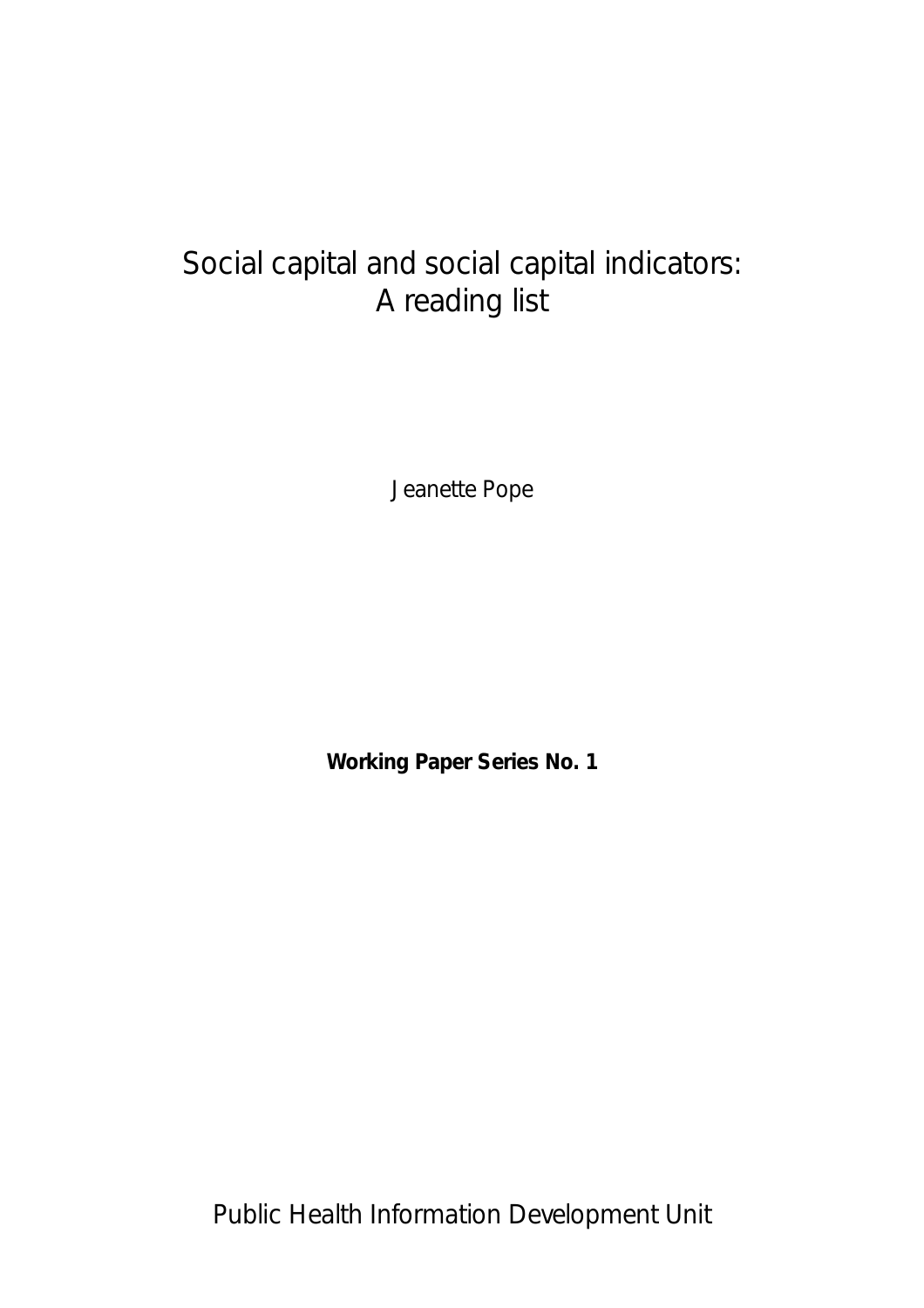# Copyright

#### **© Commonwealth of Australia 2003**

This work may be reproduced and used subject to acknowledgement of the source of any material so reproduced.

# National Library of Australia Cataloguing in Publication entry

Pope, Jeanette. Social capital and social capital indicators : a reading list.

Bibliography. ISBN 0 7308 9222 0.

1. Social capital (Sociology). 2. Infrastructure (Economics). 3. Health - Social aspects. I. Public Health Information Development Unit (Australia). II. Australia. Dept. of Health and Ageing. III. Title. (Series : Working paper series (Public Health Information Development Unit (Australia)) ; no. 1).

362.1

# Public Health Information Development Unit, The University of Adelaide

This research was produced by the Public Health Information Development Unit (PHIDU), The University of Adelaide, South Australia in April 2000. The research was funded under a grant from the Australian Government Department of Health and Ageing. The views expressed in this paper are solely those of the authors and should not be attributed to the Department of Health and Ageing or the Minister for Health and Ageing.

Suggested citation:

Pope J. (2003) *Social capital and social capital indicators: A reading list.* Working Paper Series No. 1. Public Health Information Development Unit, Adelaide.

Enquiries about or comments on this publication should be addressed to:

PHIDU, The University of Adelaide, South Australia 5005 Phone: 08-8303 6239 or e-mail: [PHIDU@publichealth.gov.au](mailto:PHIDU@publichealth.gov.au)

This and other publications are available from the PHIDU website ([www.publichealth.gov.au\)](http://www.publichealth.gov.au/).

ISSN 1447-879X Working Paper Series

Published online by Public Health Information Development Unit, The University of Adelaide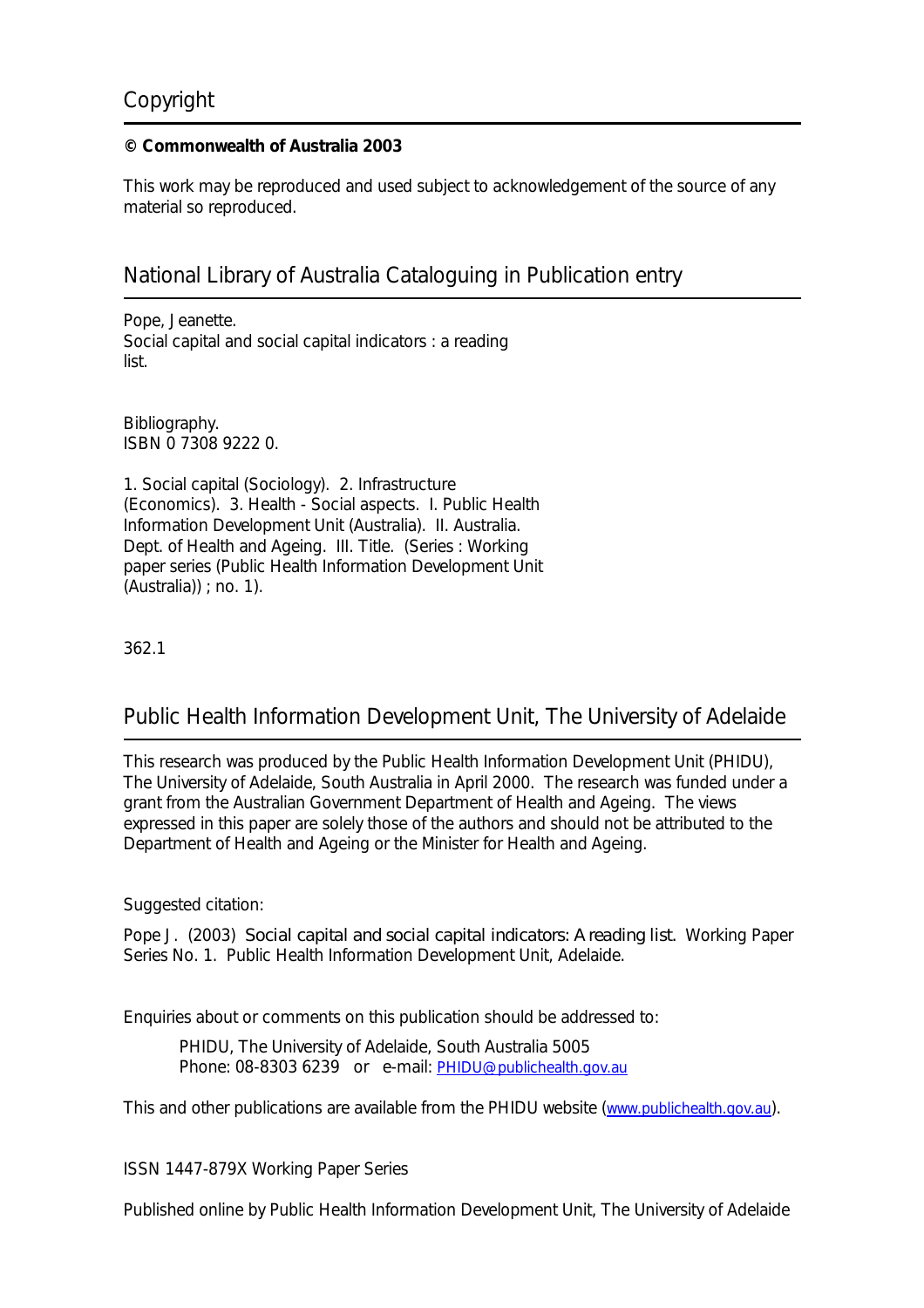# **Social capital has been posited as an important factor in the relationship between low socioeconomic status and ill health.**

A strong relationship has been found to exist between health and socioeconomic status (the lower the socioeconomic status, the poorer the health) but the factors that mediate this relationship have not been ascertained. The phenomenon cannot be solely explained by the lack of traditional material factors (housing, food, etc) and theorists have turned to concepts like social capital in an attempt to explain these trends. For good reviews of the literature relating to the relationship between socioeconomic status and ill health, see:

Evans R, Barer M and Marmor T (Eds.) (1994) *Why are Some People Healthy and Others Not?: the determinants of the health of populations*. New York: Aldine de Gruyter.

Marmot, MG and Wilkinson, RG (Eds.) (1999) *Social determinants of health*. Oxford University Press: Oxford.

In recent times, the concept of social capital has become one of the most popular exports from sociological theory into everyday language and has evolved into something of a 'cure-all' for the problems and challenges that confront societies and their modern development. The perceived novelty and persuasiveness of the idea of 'social capital' derives from two sources. First, the concept focuses on the positive aspects of human inter-relationships and puts aside their less attractive aspects. Second, it places these positive consequences in the broader framework of capital, and focuses on non-monetary capital as a source of power and influence. Alternative sources of capital then attract the attention of decisionmakers seeking less costly, non-economic solutions to social problems.

Social capital has also emerged in some articles as an overarching phrase for a range of concepts, which researchers have cited as elements reflecting the presence or the absence of social capital. Some of these include 'social connectedness', 'social cohesion', 'community competence', 'social networks', 'social inclusion', 'social support', 'social isolation' and 'social exclusion'. Debates have ensued about their various definitions, discriminating characteristics and their relationships to social capital. Further discussion and elucidation of all of these concepts is required.

# **There are essentially two different definitions of social capital, which result in different measures of social capital.**

Social capital was defined independently by Pierre Bourdieu and James Coleman in the 1980s, as being 'the social ties or membership of particular communities that made resources, advantages and opportunities available to individuals'. Bourdieu's analysis was initially published in French in 1980, and focused on the benefits accruing to individuals by virtue of participation in groups, and on the deliberate construction of sociability for the purpose of creating this resource. He defined the concept as "the aggregate of the actual or potential resources which are linked to possession of a durable network of more or less institutionalised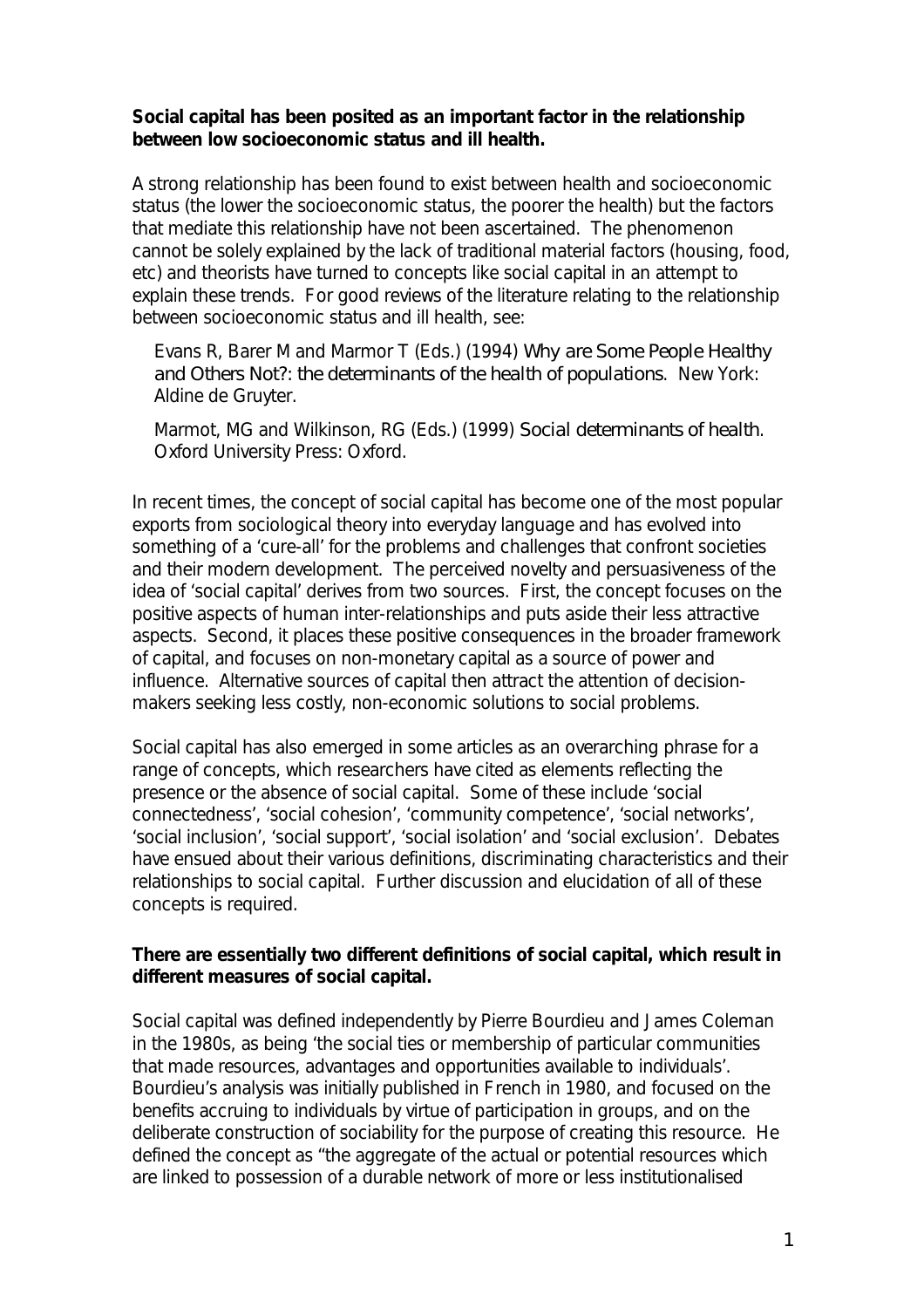relationships of mutual acquaintance or recognition" (1985). His definition makes clear that social capital can be broken into two elements: first, the social relationship itself that allows individuals to claim access to resources possessed by their associates, and second, the amount and quality of those resources.

Coleman (1988) defined social capital by its function as " a variety of entities with two elements in common: they all consist of some aspect of social structures, and they facilitate certain action of actors – whether persons or corporate actors – within the structure" (1988). He used the example of the Jewish diamond traders of New York to illustrate the concept. The merchants were able to have their diamonds appraised through their local networks without the need to resort to costly legal contracts to safeguard against being cheated, because of the strength of the ties between their community members and the ready threat of exclusion if trust was violated. Thus, the traders were able to increase their economic advantage because of their social networks. In this case, social capital does not refer the resources that are accumulated, but to the production and reproduction of social processes within and between groups in society that allow individuals to draw on "collective capital".

The fundamental difference between the Bourdieu and Coleman definitions lies in how and why the social processes develop. For Bourdieu, social processes are constrained by underlying economic organisation, while for Coleman, they are created by the free will of individuals. Bourdieu argues that it is the presence of profit that is the very reason for the solidarity that makes group existence possible in the first place and in this sense, he argues that it is structural economic organisation that underlies the creation of social capital. For Coleman (1988), social capital is created by rational, purposeful individuals who build social capital to maximise their individual opportunities. He therefore sees social capital as a form of contract made between individuals unconstrained by underlying economic factors. Social capital here has an 'economic rationalist' flavour where individuals freely choose to build networks to further their self-interest. The key component of Coleman's definition is that individuals must have trust that others will reciprocate their actions and will feel some social obligation to do so. The differences in definition between these two authors are important because any measurement using the Bourdieu definition would have to include an understanding of the material conditions that drive the formation of social processes, whilst an analysis using the Coleman approach needs only to consider motivation at the individual (or aggregated individual) level.

The two key articles that describe the original sociological definitions of social capital are below.

Bourdieu, P (1985), The Forms of Capital, Chapter 9 in Richardson JG (Ed.) *Handbook of Theory and Research for the Sociology of Education*. Connecticut: Greenwood Press.

Coleman, J (1988), Social capital in the creation of human capital. *American Journal of Sociology* 94 (supplement), s95-s120.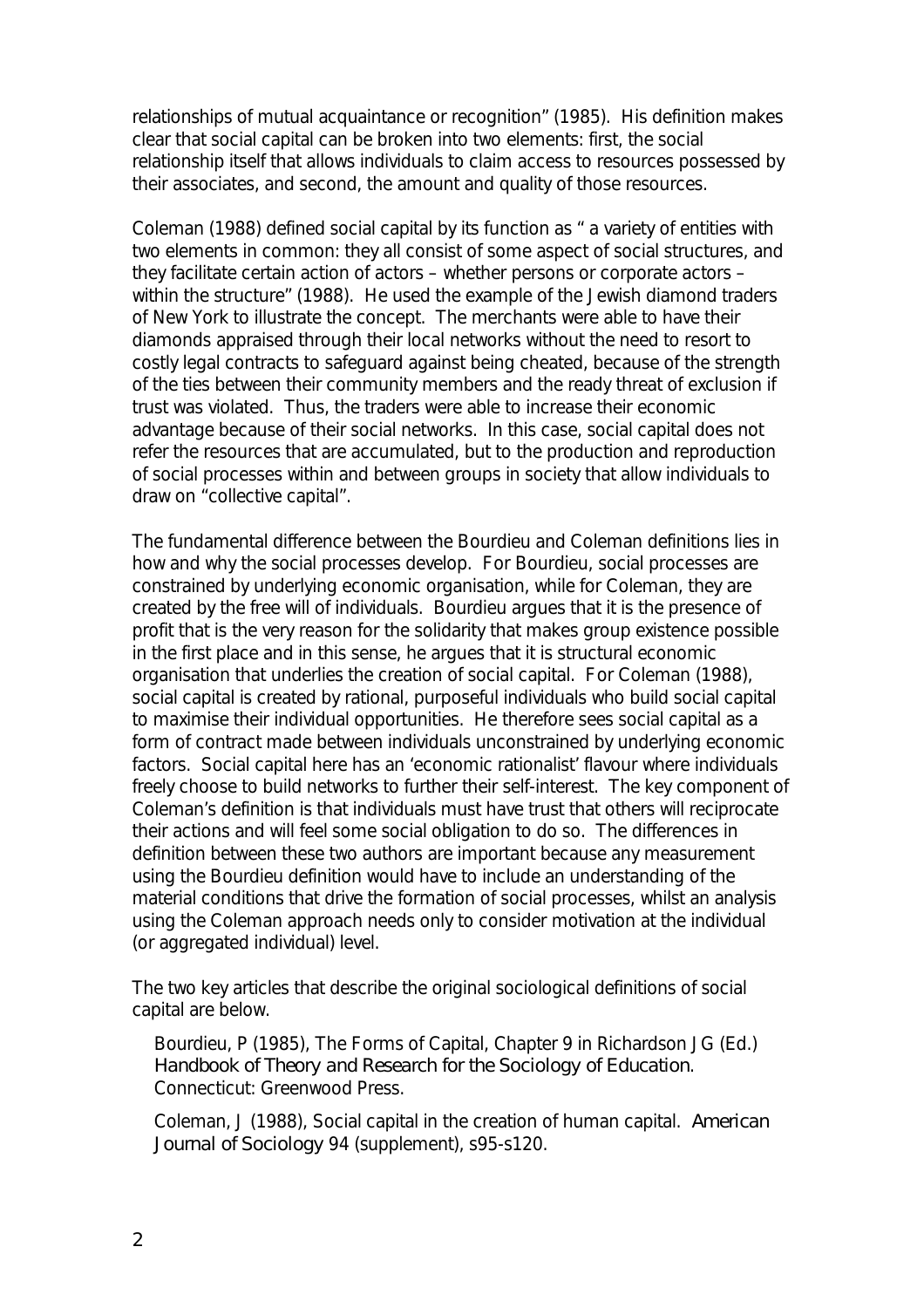Portes (1998) has distinguished three functions of social capital that apply in differing contexts within society: as a form of social control (e.g. to control the actions of children and youth), as a source of family support (family and kin support for the raising of children), and as a source of benefits through extrafamilial networks. Each function and its contextual elements bring differing challenges for the measurement of social capital.

More recent theorists, such as Robert Putnam in the USA and Eva Cox in Australia, have built upon the Coleman definition of social capital and have described a more general measure of social trust and social inclusion across a whole society. Their definitions still rely on networks and social linkages, but they aggregate the social capital of individuals to give a description of the "collective social capital" of the population of an area. What it means to add together a range of social processes that exist between individuals and groups has not been clearly defined, but Cox (1995) has argued that, in total, social capital is a measure of "satisfaction with the way we interact". She argues that it is dissatisfaction and a lack of co-operation in society that adversely affects democracy and leads to social deterioration.

Putnam (1993) has also used the aggregation of individual social capital to explain differences in democracy and economic development in regions of Italy. He found that 'horizontal' relations in the northern region, (characterised by widespread participation in group activities, social trust and co-operation), created the conditions for good government and social prosperity, while 'vertical' relations in the southern region, (characterised by a concentration of power by landowners, less social participation and a more individualistic allocation of opportunities), led to social inequality. Putnam traced the roots of this development back to medieval times and concluded, "communities did not become civic because they were rich…they became rich because they were civic." In his analysis, he focused on the creation of civic norms, which led to the socioeconomic order. This is the reverse of Bourdieu's description of the relationship. Putnam's arguments have been criticised as being circular and tautological – "as a property of communities and nations rather than individuals, social capital is simultaneously a cause and an effect. It leads to positive outcomes, such as economic development and less crime, and its existence is inferred from the same outcomes" (Portes 1998).

Cox, E (1995) A Truly Civic Society: Boyer Lectures 1995. Sydney: ABC Books.

Putnam, R. (1993) Making Democracy Work: Civic Traditions in Modern Italy. Princeton: Princeton University Press.

Putnam, R (1995) Bowling Alone: America's declining social capital. Journal of Democracy. 6,1 (Jan): 65-78.

Portes A, (1998) Social capital: its origins and applications in modern sociology. Annual Review of Sociology. 24, 1-24.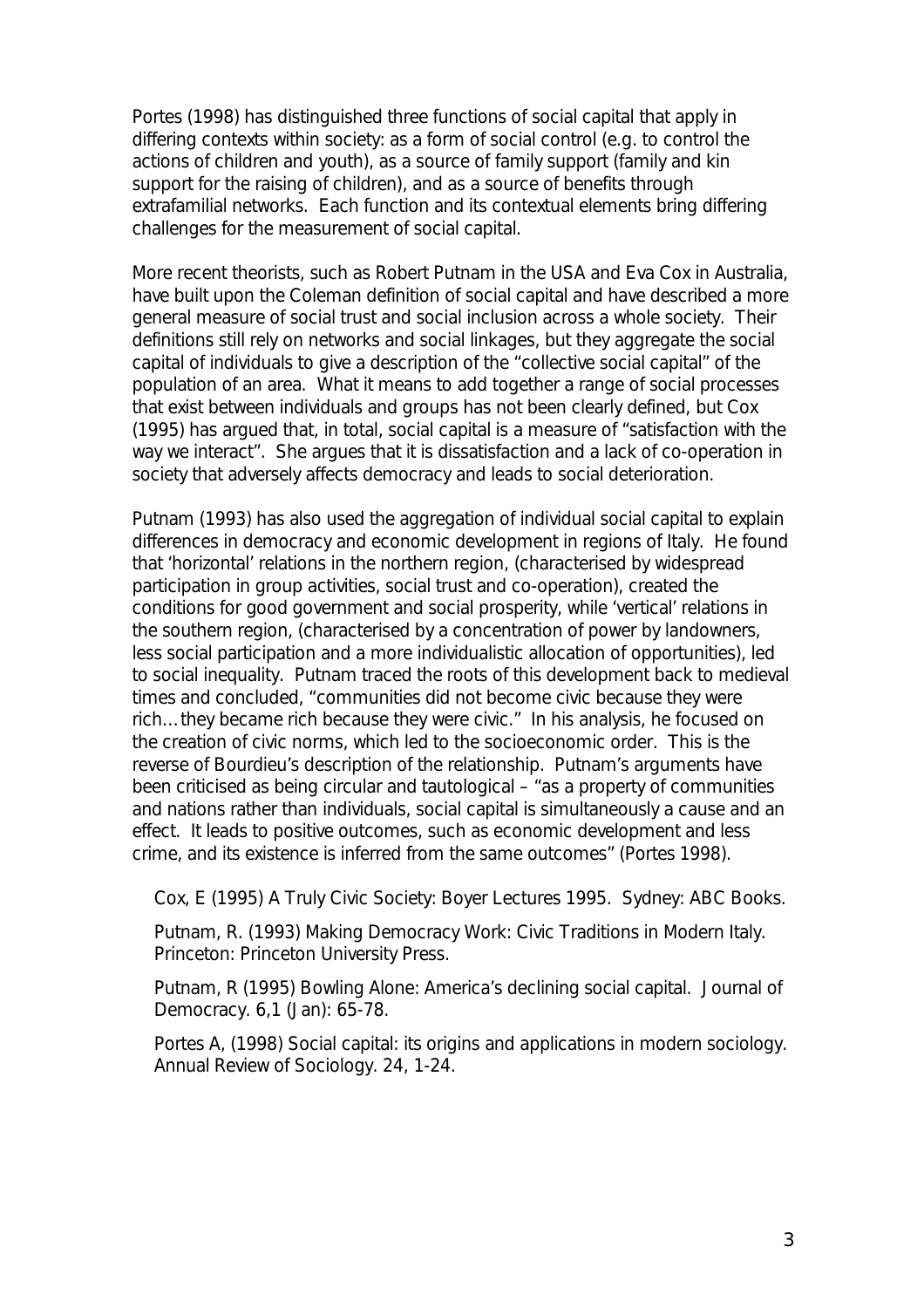# **Different understandings of social capital therefore lead to different measures.**

#### Measures using Bourdieu's definition

Research using either of the definitions attempts to examine the social relationships that allow individual members of groups to accumulate resources via membership of those groups. Research using the Bourdieu definition of social capital has not specifically focused on health, but Portes and Light (1995) demonstrate its usefulness in their review of the determinants that favour successful integration of different immigrant groups into the USA. These researchers found that the social structure into which new immigrants arrived was an important factor in determining how long they stayed, and consistently highlighted the role of community networks as a source of vital resources. Chinese people in San Francisco, for example, were more likely to integrate successfully than Dominican people in New York, because their ethnic social networks allowed them informal access to resources such as credit, child support, English language training and job referrals.

Duncan (1995) also uses this definition in her examination of social capital in poor rural communities in the southern states of the USA. She uses an historical and ethnographical approach to describe the social dynamics in Appalachia and the Mississippi delta that reflected low levels of social capital. Unlike Putnam, she argued that the relations in these areas arose from a particular set of historical social and economic conditions, and that substantial change through changed norms would not occur until the underlying economic conditions (work, education, access to resources) changed.

Studies that have used Bourdieu's definition of social capital reveal that social relations are complex and cannot be quantified simply by using individual indicators, because they are not merely the property of individuals. An examination of social capital using this definition therefore requires more qualitative methodologies.

Portes and Light (1995), in World Bank Group (1999) *Social capital for Development*. At http://www.worldbank.org/

Duncan, CM (1999), *Equality and social capital in poor rural communities*. Paper presented at 'Social Capital and Poor Communities: Building and Using Social Capital to Combat Poverty 'Conference, New York City, USA, March 1999.

#### Measures using Coleman's definition

Many more attempts to measure social capital have been made using the Coleman definition, because its individualistic focus means that social capital can be treated in the same way as other risk factors that are able to be measured in individuals. In this research, the social processes that reflect social capital are measured by combining measures of an individual's level of trust with measures of membership, and the measures are generated by asking questions in social surveys. (An explanation of measures of trust and membership that have been studied to date is included below).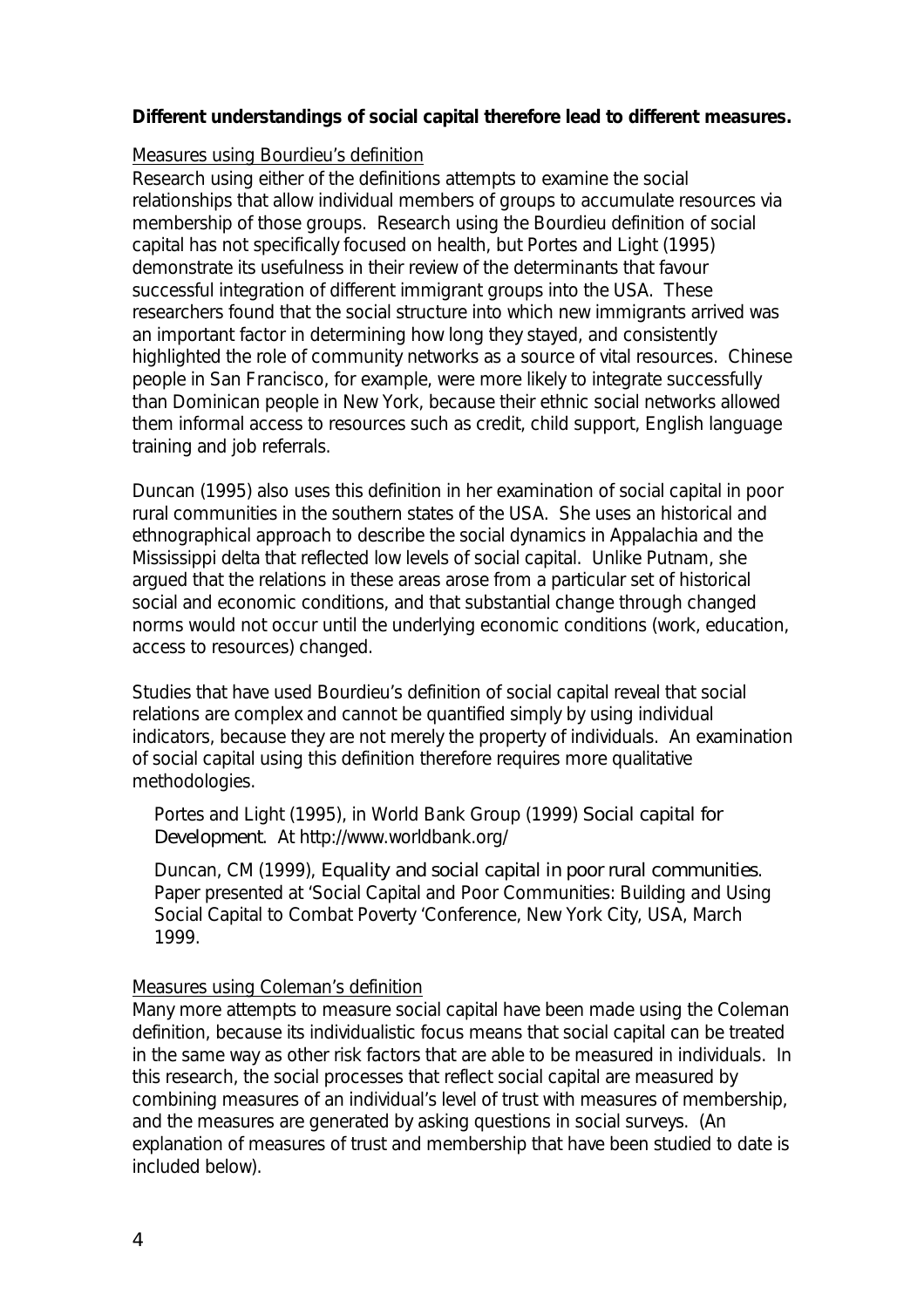This paper gives only an overview of measures and some examples of their use, as new measures are being developed all the time. Some researchers have described certain components of social capital, (generally cited as trust, civic participation, social engagement and reciprocity) and attempts are being made to measure each independently (see Kawachi and others). A more detailed review of the measures described here can be found in:

McGrail, KM, Ostry, A, Salazar Thomas, V and Sanmartin, C (1998) *Determinants of Population health: a synthesis of the literature*. Health Canada.

World Bank Group. (1999), *How is social capital measured?* The World Bank, Washington. <http://www.worldbank.org/poverty/scapital>

Rosenfeld E (1997), *Social support and health status: a literature review*. SACHRU: Adelaide SA.

# Trust

Trust is used because, under Coleman's model, the contract between individuals requires the trust that acts by individuals will be reciprocated at some time in the future. Trust is usually ascertained from a question in a social survey such as the World Values Survey or the General Social Survey in the USA. Examples include, "Generally speaking, would you say that most people can be trusted or that you can't be too careful in dealing with people?" or "Do you think that most people would try to take advantage of you if they had a chance or would they try to be fair?" These questions may be supported by additional questions that attempt to expose attitudes towards reciprocity or fairness, such as "Would you say most of the time people try to be helpful or that they are mostly looking out for themselves?"

# Membership

Membership is important for a description of social capital because it reflects a degree of civic engagement and the nature of "horizontal" relations between individuals that establish trust. Measures of membership have included membership of voluntary associations or civic organisations and hours spent volunteering. Surveys directly ask the extent and characteristics of individuals' associations and activities, typically by asking questions such as "Do you help out a local group as a volunteer?" or "Have you attended a local community event in the past 6 months?"

Putnam (1995) has used voter turnout, newspaper readership and membership of choral societies and football clubs as broader measures of social cohesiveness. The prevalence of telephone services and the extent of social mobility have been used as proxy measures of social networks in Tanzania (World Bank Group 1999). Religious affiliations and family structure have also been used as measures of membership. Membership measures have not focused on membership of national organisations, such as environmental groups or unions, because they are considered hierarchical and bureaucratic and thought therefore not to generate much social capital (McGrail *et al*. 1998). Informal networks (such as neighbourhoods or networks of friends) have not been the focus of Coleman-based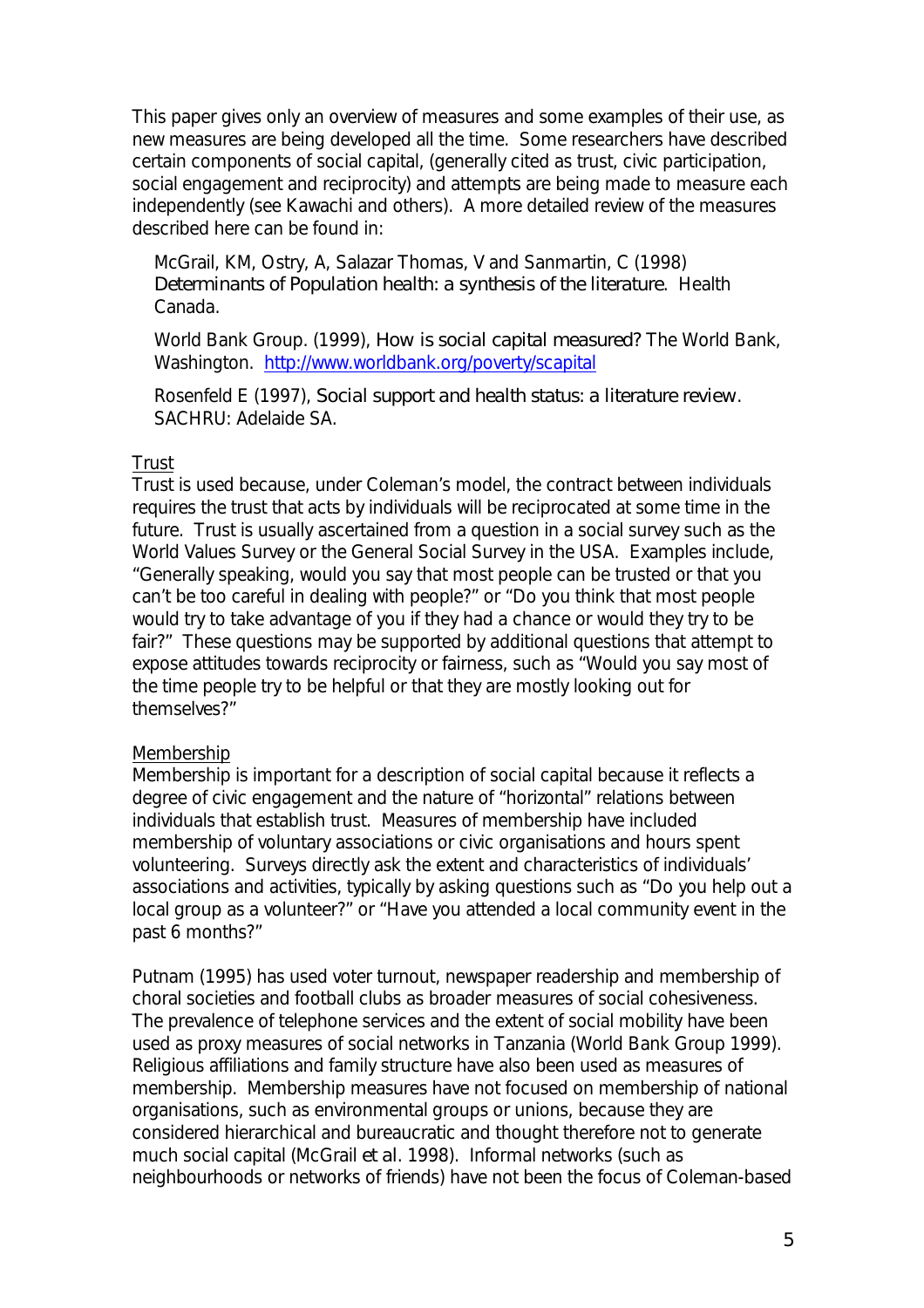models because they are perceived to be too difficult to measure formally (McGrail *et al*. 1998).

# Surveys of trust and membership

Some studies have developed extended surveys to measure both trust and membership. These can be found in the references below. The paper by Kreuter *et al.* (1997) contains tables of questions that could be used as indicators, under the headings, 'Potential indicators for trust', 'Potential indicators for reciprocity', 'Potential indicators for civic involvement' and 'Potential indicators for social engagement'. The questions used by a researcher would depend on the types of concepts they were trying to reveal through the survey. There is currently no generic format for an indicator of social capital.

Bullen P and Onyx J (1998), Measuring Social Capital in Five Communities in NSW. At http://www.mapl.com.au/A2.htm.

Baum F, Modra C, Bush R, Cox E, Cooke, R and Potter R (1999), Volunteering and social capital: An Adelaide study. *Australian Journal on Volunteering* February, 13-22.

Kreuter M, Lezin N and Koplan A (1997), *National Level Assessment of Community Health Promotion Using Indicators of Social Capital*. Health 2000: Georgia USA.

Kreuter M, Lezin N and Baker, B (1998), *Is Social Capital a Mediating Structure for Effective Community-based Health Promotion?* <http://www.techined.com/soccap.htm>

# Aggregation of measures at a spatial level

Once these measures have been established for individuals, many studies have aggregated the individual measures into an areal unit of collective social capital. This ecological variable is then compared to other characteristics in the area such as high crime or mortality rates. Examples of aggregation and methodologies for combining measures into a social capital indicator can be found in the references below. Kawachi has operationalised a spatial social capital indicator for health.

Kawachi I, Kennedy BP, Lochner K and Prothrow-Stith D (1997), Social capital, income inequality and mortality. *American Journal of Public Health* 89(8): 1187-1193.

Kawachi I, Kennedy BP and Glass R (1999) Social capital and self-rated health: a contextual analysis. *American Journal of Public Health* 87(9): 1491-1498.

Kawachi I, Kennedy BP and Wilkinson RG (1999) Crime: social disorganisation and relative deprivation. *Social Science and Medicine* 48: 719-731.

# Family social capital

A final measure that has been used, separate from more general measures of social capital, is family capital. Family capital measures focus on aspects of family structure and functioning and their outcomes for children's wellbeing and development. Individual children are seen as being able to access less social capital from certain family situations e.g. with only one parent, or with many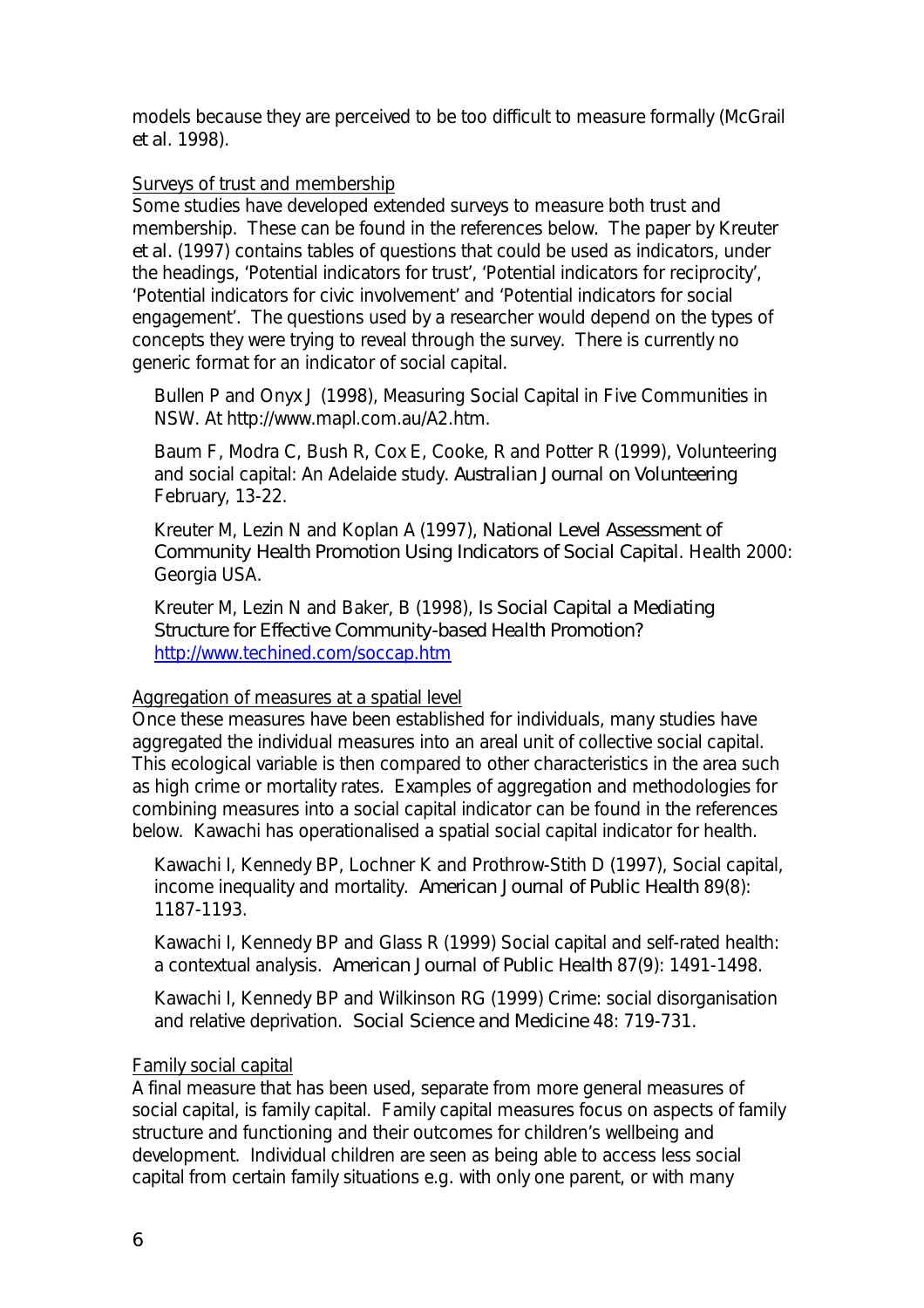children (McGrail *et al*. 1998), or who have been highly mobile (Hagan *et al.*  1996). Attempts have also been made to extend the analysis to extended family members and to quantify the numbers of contacts between members. Quality of contact has also been measured through surveys examining parental encouragement and expectation of achievement. Literature on children's social capital is generally found in a wider range of disciplines, such as health, sociology, education, welfare, anthropology and psychology. Examples can be found in Coleman's 1988 article (reference above) and in the articles below:

Parcel TL and Menaghan EG (1994) Early parental work, family social capital and early childhood outcomes. *American Journal of Sociology* 99: 972-1009.

Runyan DK, Hunter WM, Socolar RS et al (1998) Children Who Prosper in Unfavorable Environments: the Relationship to Social Capital. *Pediatrics*  101(1): 12-18.

High P, Hopmann M, LaGasse L, Sege R, Moran J, Guiterrez C, Becker, S (1999), Child Centered Literacy Orientation: a form of Social Capital? *Pediatrics* 103: e55.

Hagan J, MacMillan R, Wheaton B (1996), New kid in town: social capital and the life effects of family migration in children. *Am Sociol Rev* 61:368-85*.* 

Zubrick SR, Silburn SR, Vimpani G and Williams AA (1999), *Emergent demand for measurement indicators of social and family functioning.* (unpublished, funded by a Commonwealth Family and Community Services' grant)

Jack G and Jordan B (1999), Social capital and child welfare. *Children & Society* 13(4): 242-256.

# **There are four criticisms of social capital indicators based on the individualised notions of the Coleman model.**

1.Social capital indicators lack clear definition

Attempts to measure social capital have been widely criticised because the defining concepts, such as 'trust' and 'networks', are vague and ambiguous. It is consequently unclear which determinants are being measured in social capital research. Labonte (1999) captures this lack of definition eloquently when he writes of social capital, "There is 'something' going on 'out there' in people's day-to-day relationships that is an important determinant of the quality of their lives, if not society's (communities?) 'healthy' functioning…it is the 'gluey stuff' that binds individuals to groups, groups to organisations, citizens to societies" What exactly this 'something' is remains moot'." Lomas (1998) highlights that "There are few known and validated ways to measure such things as community competence, social cohesion, or a sense of worth at the level of the community". Leeder and Dominello (1999) also argue that, "Champions of social capital have several kilometres to travel before a definition emerges that will render it a practical matter for policy development".

Portes and Landolt (1996) have also argued that a distinction needs to be made between the sources of social capital (network, etc.) and the resources or advantages that derive from them. To illustrate this point, they put forward the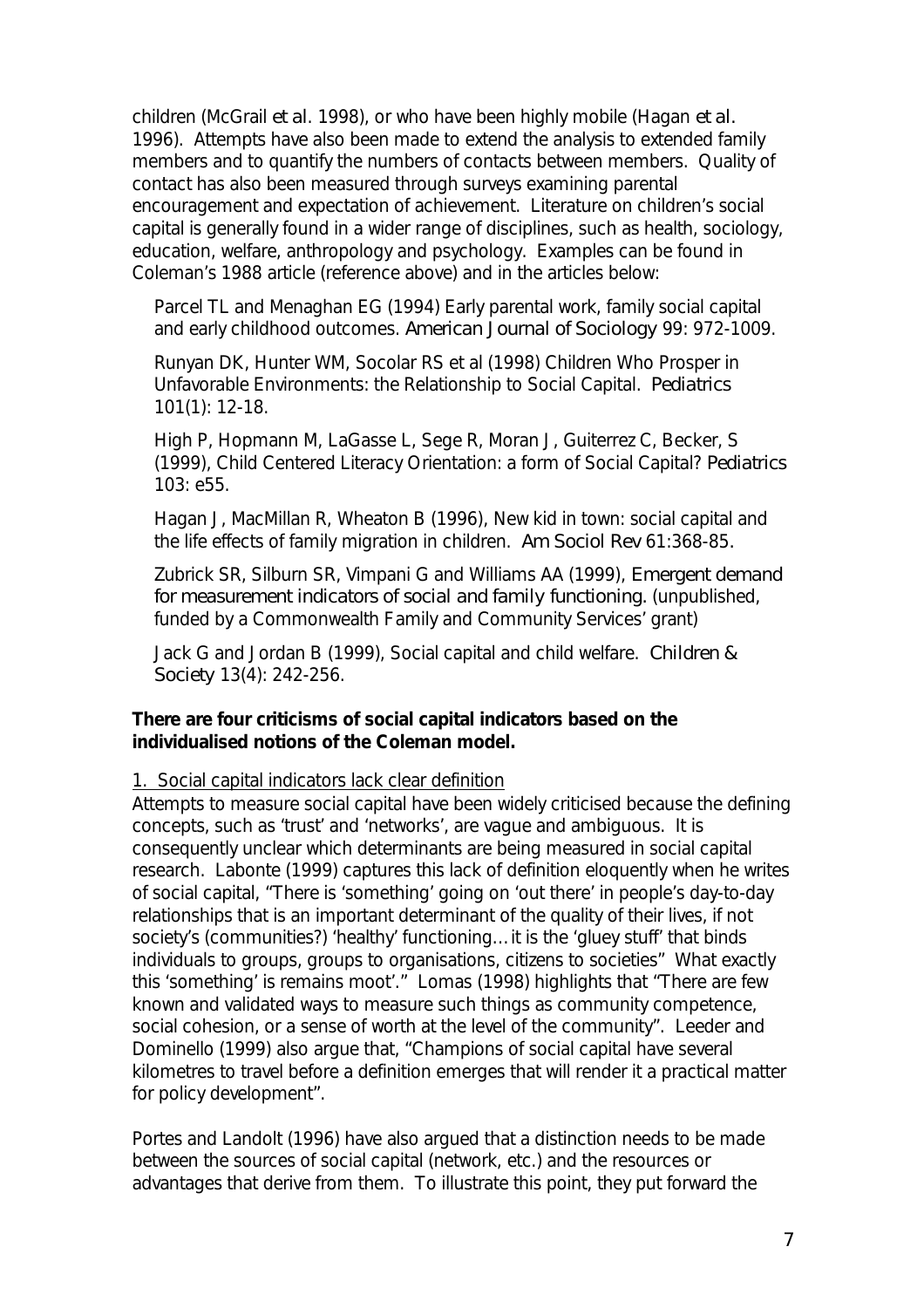case of two tertiary students in need of money for tuition. One has acquired the money from parents while the other has a highly supportive social network that cannot meet the expense. Whilst both have stocks of social capital which could be measured using an indicator, the social capital of these individuals has resulted in different outcomes. Anthropologists studying inner city and ghetto areas in the USA have also demonstrated high levels of social capital in some areas, with many people relying on friendship and kin networks for survival, but the assets obtainable through these networks are not enough to remove people from poverty (Stack & Fernandez-Kelly in Portes & Landolt, (1996)). The definition of social capital is again critical to an understanding of what is being measured and how social processes lead to the acquisition of resources.

Labonte R (1999) Social capital and community development: Practitioner emptor. *Australian and New Zealand Journal of Public Health* 23(4): 430-433.

Leeder S and Dominello A (1999) Social capital and its relevance to health and family policy. *Australian and New Zealand Journal of Public Health* 23(4): 424-429.

Portes A & Landolt P (1996) The downside of social capital. *The American Prospect* 26 (May-June): 18-21, 94.

Lomas J (1998), Social Capital and Health: Implications for Public Health and Epidemiology. *Social Science and Medicine* 47(9): 1181-1188.

2. Collective social capital is not the same as individual social capital A second criticism of social capital research is that it confuses its unit of measurement by aggregating information about individual social capital (such answers from social surveys) to a measure that claims to represent a broader collective unit. Portes and Landolt (1996) criticise Putnam for making individual social capital, the property of groups or even nations. They state "collective social capital…cannot simply be the sum of individual social capital". The sources and benefits of social capital available at the individual network level ('the gluey stuff' that binds individuals to groups) may be very different from those available at the social level of institutions and governments ('the gluey stuff' that binds citizens to institutions). For example, very different ideas of trust may be evoked in Coleman's network of Jewish diamond traders if they are asked about the network through which they are deriving social capital, or society as a whole. The two reveal different types of information about social relations and both may be lost in the process of aggregation.

3. The presence of social capital may not always result in positive outcomes. Social capital research assumes that the presence of social capital always leads to positive outcomes. Some authors involved in research using indicators claim that all members of a society benefit from social capital even those who do not contribute. Of these, Kawachi (1997) claims social capital has a "property of nonexcludability". Social capital is, however, not always a positive attribute and is often used to exclude others. The strong social capital associated with many ethnic groups indicates that strong ties that supply resources can also be used to restrict outsiders or limit individual members' freedom. For example, in Australia,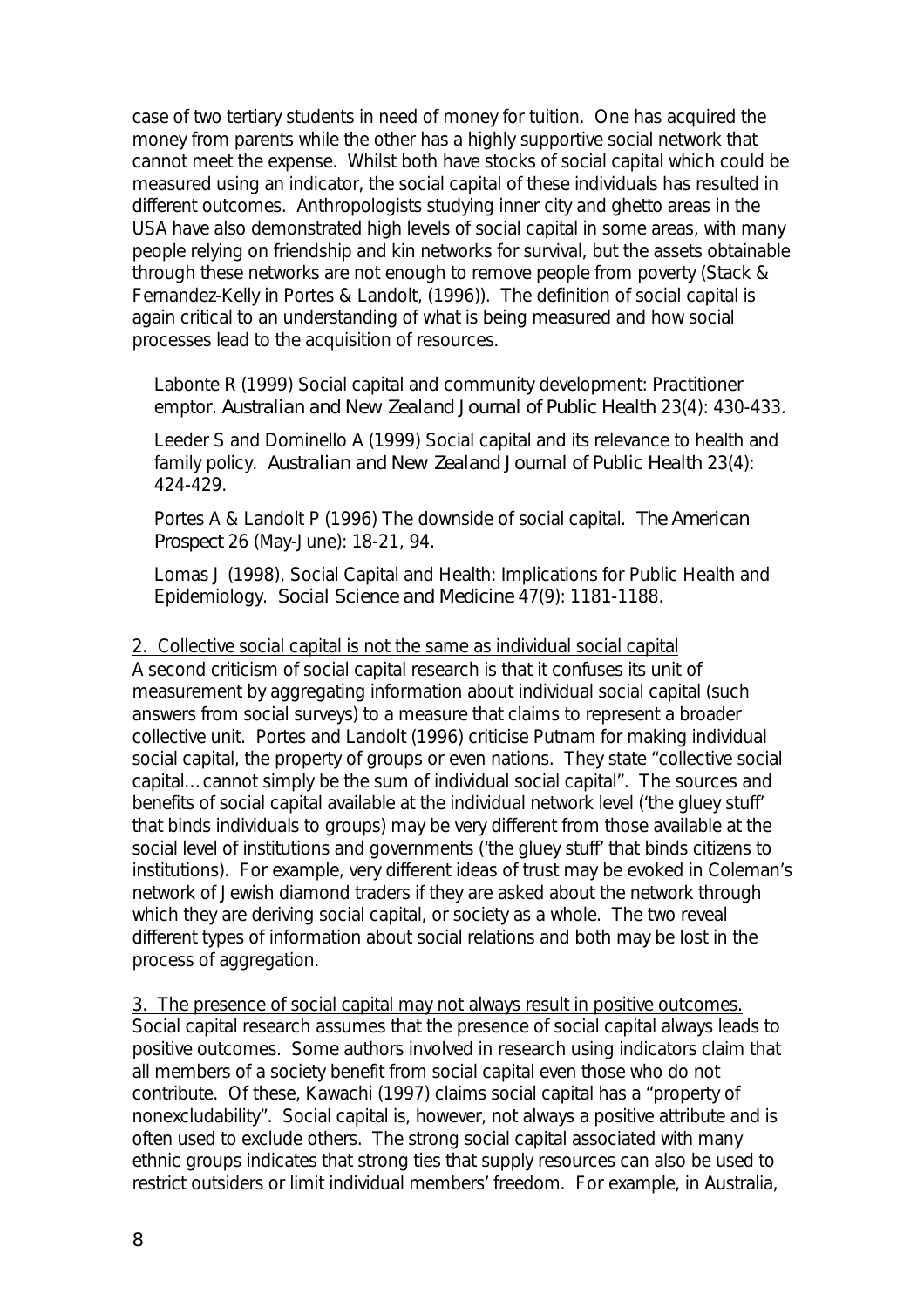one may argue that the strong social capital in belonging to the non-indigenous group has led to a range of exclusions for Aboriginal and Torres Strait Islander people. At a more local level, ethnic minorities have found themselves excluded from many communities and workplaces by other groups exhibiting strong social capital. The Mafia, youth gangs and drug cartels are also extreme examples of groups with high levels of social capital whose existence does not benefit all, "even those who do not contribute".

Portes and Landolt (1996) also make the important point that some members of highly bound groups may find the norms of those groups stifling and may find they are unable to break from the network for fear of being ostracized. This is a negative outcome of strong social capital.

# 4. Solutions based on an individualised notion of social capital may not work or may reinforce inequality.

Finally, Leeder and Dominello (1999) warn that the idea of social capital may be used for "socially perverse purposes". In particular, they focus on government strategies that "look to the family for the growth of social capital". Policies oriented to these types of strategies may send those in institutional care, such as the chronically ill, back to family settings and may encourage women out of the workforce in the name of making a devoted contribution their children and to social capital. It is not difficult to imagine that social capital in the hands of some exponents might become another requirement for individual health (like smoking or regular exercise), or develop into a community development project that attempts to change a cohort of the population, but ignores the structural factors that underlie their health problems.

Labonte (1999) has argued that social capital research has merely replaced the idea of community development in policy making. He believes that solutions based on current 'social capital' approaches of empowering people are as likely to fail as the many community development interventions that have gone before - if maximising social capital is seen as the means to increase economic growth, and as a substitute for adequate infrastructure. This problem is clearly demonstrated in a paper examining recent attempts to improve social circumstances in poor housing estate areas in Sydney (Randolph *et al*. 1999). The authors conclude that the community development effort in Waterloo failed because a more substantial "all of government" approach was needed. They argue jobs, welfare policy, education, skills training, health and social services are required to bring disadvantaged households back into the main stream.

Randolph, B & Judd, B. (1999) *Social exclusion, neighbourhood renewal and large public housing estates*. Paper presented to the Social Policy Research Centre Conference, "Social Policy for the 21<sup>st</sup> Century: Justice and Responsibility". University of New South Wales, July 1999.

A useful critical review of all the aspects of social capital discussed in this paper can be found in: